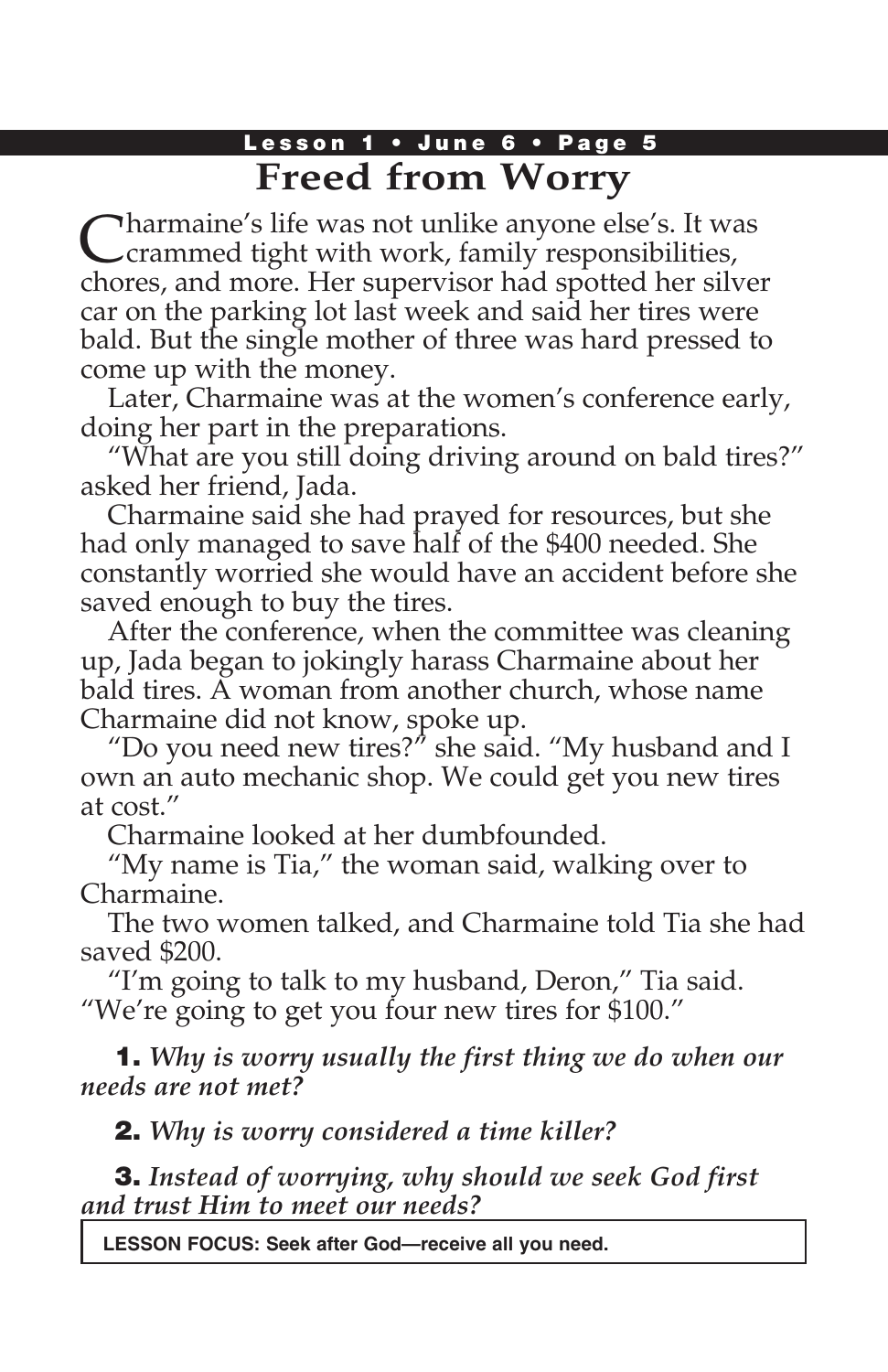## The Futility of Worry

*Matthew 6:25-27, KJV*

**25 Therefore I say unto you, Take no thought for your life, what ye shall eat, or what ye shall drink; nor yet for your body, what ye shall put on. Is not the life more than meat, and the body than raiment? 26 Behold the fowls of the air: for they sow not, neither do they reap, nor gather into barns; yet your heavenly Father feedeth** 

**them. Are ye not much better than they? 27 Which of you by taking** 

**thought can add one cubit unto his stature?**

*Matthew 6:25-27, NIV*

**25"Therefore I tell you, do not worry about your life, what you will eat or drink; or about your body, what you will wear. Is not life more than food, and the body more than clothes? 26Look at the birds of the air; they do not sow or reap or store away in barns, and yet your heavenly Father feeds them. Are you not much more valuable than they? 27Can any one of you by worrying add a single hour to your life?"**

Worry, or anxiety, is characterized by such emotions as fear and distress. External circumstances or internal triggers can cause it to flare up. When left unchecked, a distressed heart can decrease our awareness of things, diminish our ability to cope with life's traumas, and leave us feeling isolated.

Jesus told His followers not to "worry" (vs. 25) about maintaining their life by getting food, or about protecting their bodies by getting clothing. Furthermore, the Lord asked whether one's existence was worth "more than food" and whether one's "body" was more valuable than the clothes they wore, expecting the answer to be no. When people worry about food and clothing, they are focusing on temporal issues. Jesus wanted His followers to be concerned about what mattered from an eternal perspective.

Jesus may then have pointed to some ravens or gulls flying in the sky. These creatures, which the Lord told the Israelites not to eat because they were "unclean" (Lev.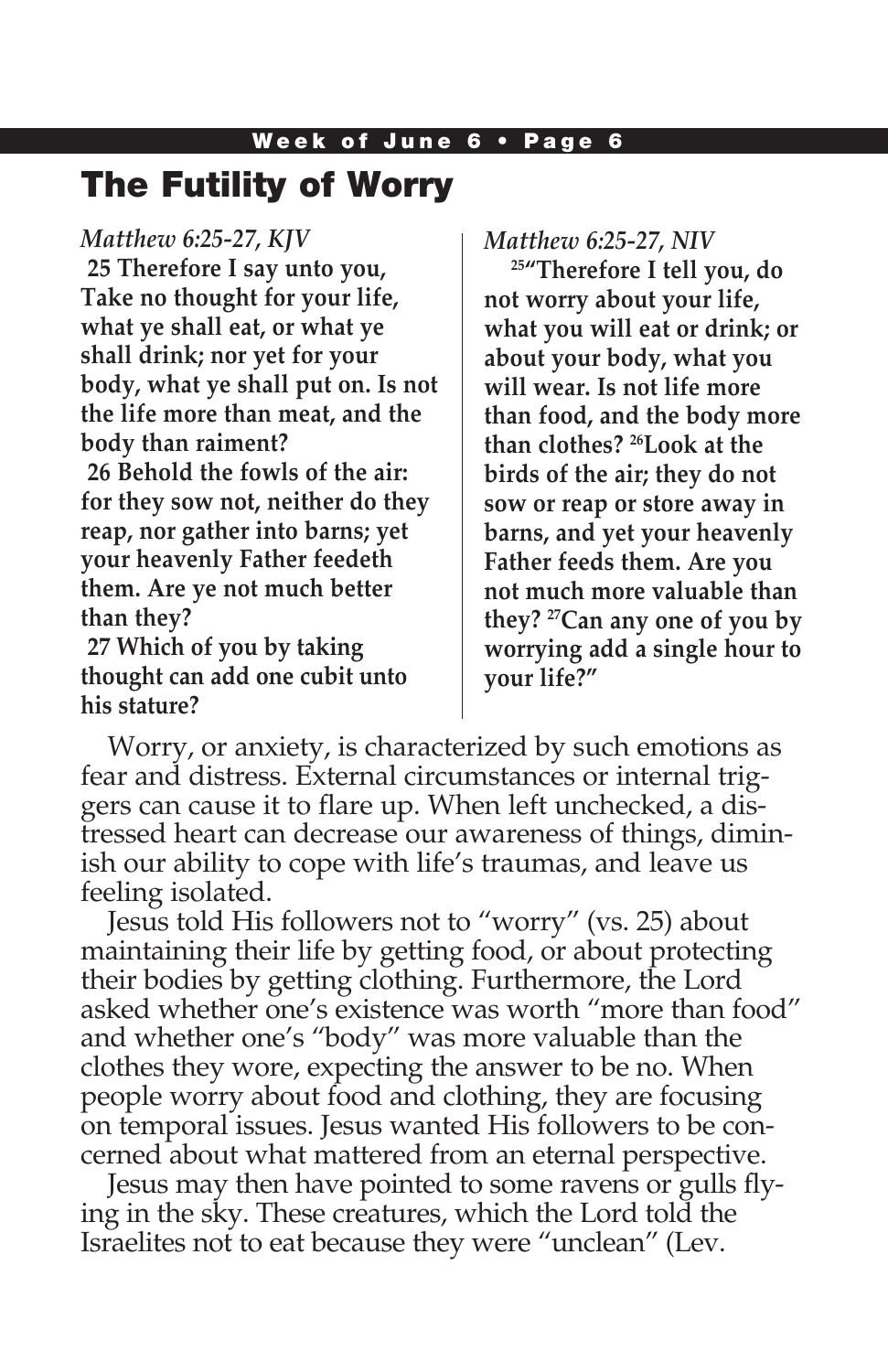11:13-19), did not plant or harvest crops, nor place grain in storehouses. And yet God supplied their need for food.

Some think verse 27 should be translated as it appears in the NIV, where the emphasis is on time. Others think the phrase "add a single hour to your life" should be rendered as in the KJV: "add one cubit unto his stature." (A cubit was a unit of measure roughly equal to 18 inches.) In either case, Jesus' point is essentially the same. Worrying is pointless, for it doesn't change anything.

4. *What did Jesus point to as common areas of worry?*

5. *In terms of inherent worth, how did people compare to birds?*

# The Lesson from Nature

### *Matthew 6:28-30, KJV*

**28 And why take ye thought for raiment? Consider the lilies of the field, how they grow; they toil not, neither do they spin:**

**29 And yet I say unto you, That even Solomon in all his glory was not arrayed like one of these.**

**30 Wherefore, if God so clothe the grass of the field, which to day is, and to morrow is cast into the oven, shall he not much more clothe you, O ye of little faith?**

*Matthew 6:28-30, NIV*

**28"And why do you worry about clothes? See how the flowers of the field grow. They do not labor or spin. 29Yet I tell you that not even Solomon in all his splendor was dressed like one of these. 30If that is how God clothes the grass of the field, which is here today and tomorrow is thrown into the fire, will he not much more clothe you—you of little faith?"**

Jesus asked His followers why they worried about having "clothes" (vs. 28) to wear. Those who were paranoid about where their garments, food, and shelter would come from never had any inner peace and rest.

The Savior pointed to some "lilies" (Matt. 6:28, KJV)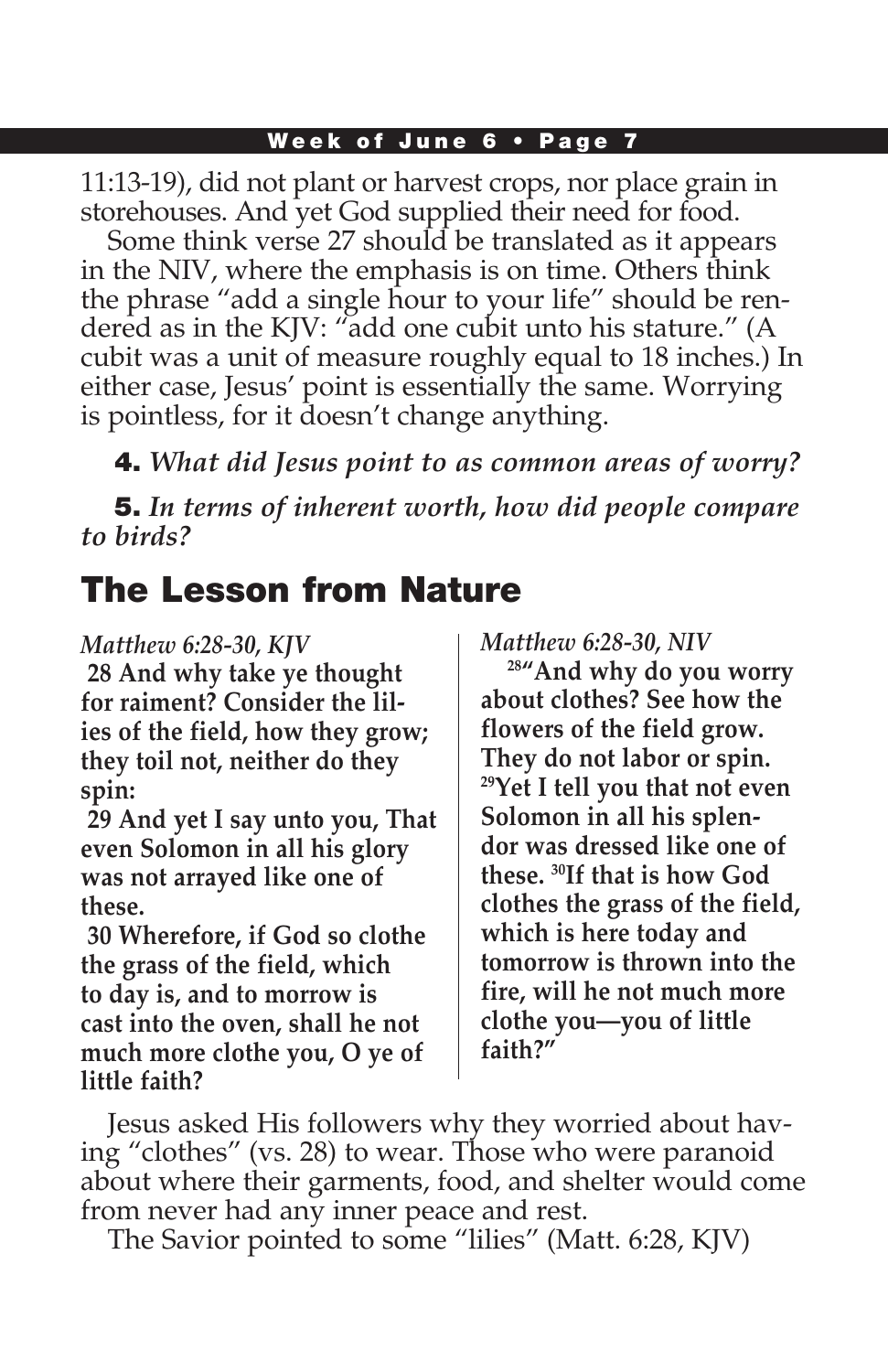growing in the nearby fields as He asked His audience to consider how such delicate flowers grew. These plants did not "labor or spin" to obtain protective covering. Rather, God graciously supplied their glorious color and texture.

To a Jewish audience, Solomon would have been the foremost example of human glory. He was extremely wealthy and could afford to dress in the most magnificent clothing available. And yet, Jesus noted, the lilies around Him were more gloriously dressed than Solomon.

Jesus directed the attention of His followers to the field of "grass" surrounding them. The life span of such vegetation was short, and grass was of little value. Yet, God decorated these plants with beautiful flowers. Jesus asked whether the "Father" (vs. 26), would not provide them with garments to wear. The obvious answer was yes.

Next, Jesus noted the doubts that plagued His disciples. Here the Savior was raising a serious charge. His followers lacked "faith" (vs. 30). He knew that faith is the antidote to being consumed by possessions. Faith keeps us from serving money, affirms that God will provide our necessities, and agrees that we are more valuable than birds and lilies. Faith rises up as a wall against worry.

6. *How did Jesus argue against the compulsion to worry about what we wear?*

7. *What was the nature of the argument Jesus made in Matthew 6:30?*

## The Divine Prescription for Anxiety

#### *Matthew 6:31-34, KJV*

**31 Therefore take no thought, saying, What shall we eat? or, What shall we drink? or, Wherewithal shall we be clothed?**

**32 (For after all these things do the Gentiles seek:) for your heavenly Father knoweth that ye have need** 

*Matthew 6:31-34, NIV*

**31"So do not worry, saying, 'What shall we eat?' or 'What shall we drink?' or 'What shall we wear?' 32For the pagans run after all these things, and your heavenly Father knows that**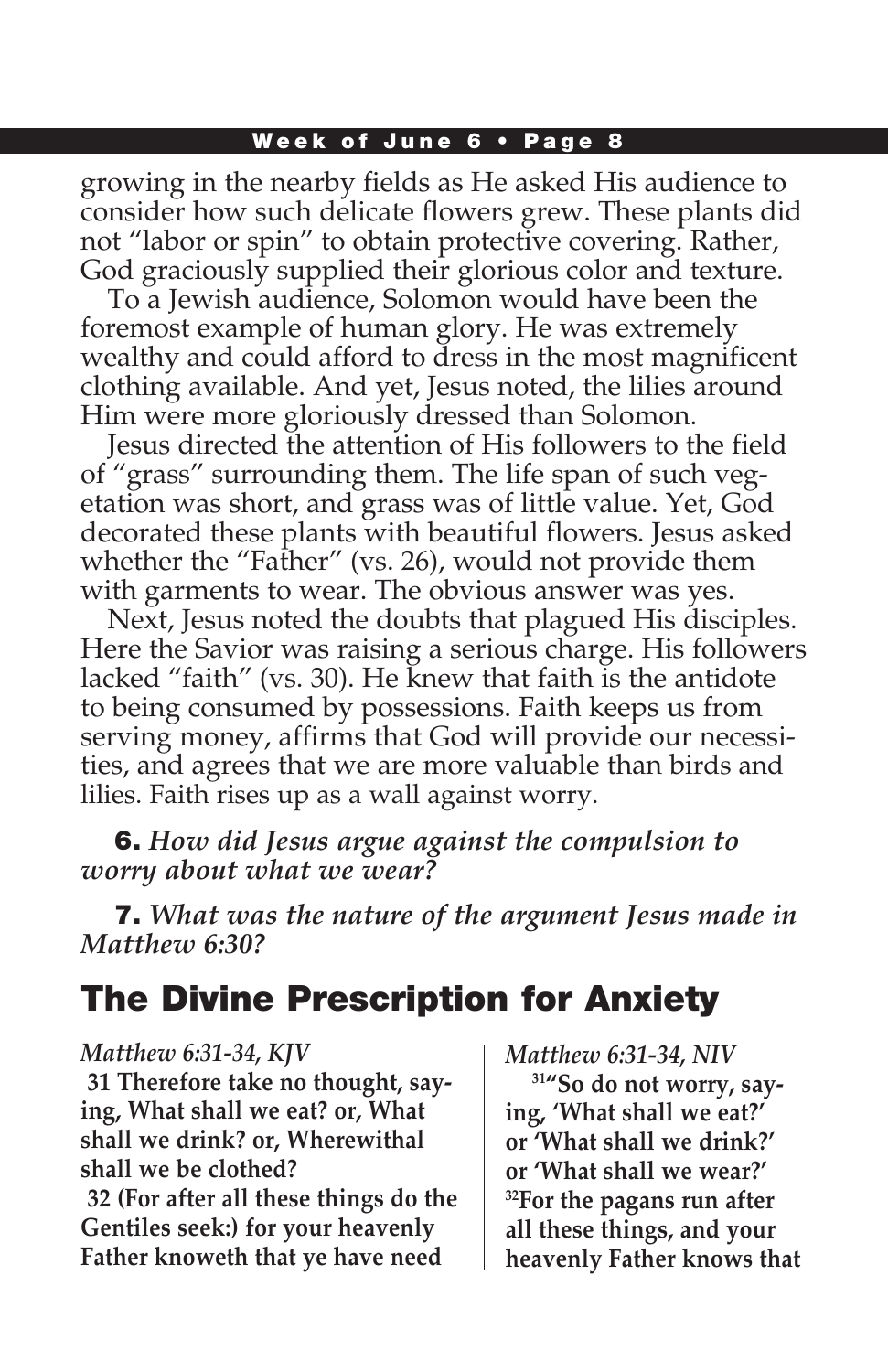**of all these things.**

**33 But seek ye first the kingdom of God, and his righteousness; and all these things shall be added unto you.**

**34 Take therefore no thought for the morrow: for the morrow shall take thought for the things of itself. Sufficient unto the day is the evil thereof.**

**you need them. 33But seek first his kingdom and his righteousness, and all these things will be given to you as well. 34Therefore do not worry about tomorrow, for tomorrow will worry about itself. Each day has enough trouble of its own."**

Jesus urged His listeners not to "worry" (vs. 31) about where they would get their food and clothing. To be filled with panic over such matters was to behave in the same way as those who did not believe in God.

Next, Jesus told His followers to value God's "kingdom" and "righteousness" (vs. 33) above all else. The implication is that the Lord acts justly and fairly in all His decisions and actions (see Dan. 9:14). The Father declares as righteous those who acknowledge their sin and put their faith in Jesus for forgiveness and eternal life (Mark 2:17; Luke 18:14).

So, rather than assert their own goodness, the life goal of God's children should be to submit to His rule and to urge others to do the same. As believers do so, "all these things" (Matt. 6:33)—meaning food, clothing, and other items they needed—would be given to them as well.

In light of the above truths, Jesus urged His followers not to be filled with distress about what lay ahead. He explained that "tomorrow will worry about itself" (vs. 34). Each new day brings with it plenty of anxiety-producing situations, and undue worry about what might happen is futile. If God's children cannot control the present with its problems, what point is there in being preoccupied with the future? We cannot control our future; that is in God's hands.

### 8. *What is the implication of Jesus pointing to the believers' relationship with God?*

9. *What did Jesus say were the two foremost priorities for His disciples?*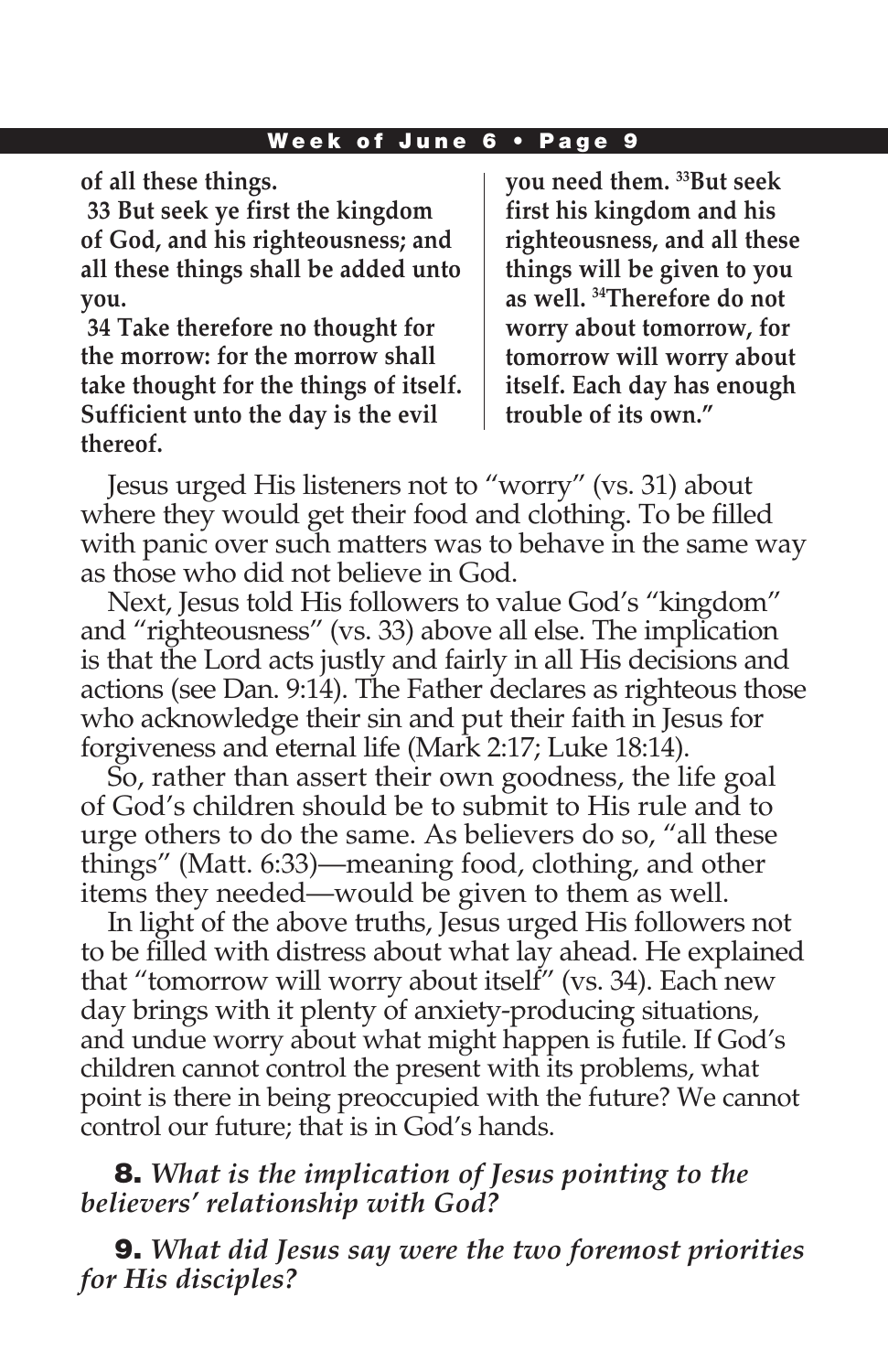## Anonymously

I grew up hearing testimonies in church about how God will provide for your needs. Yet, it wasn't until I became a mother of four children and living on the mission field that I truly understood God's provision for those who seek Him.

When I was 20 years old, God led me to serve Him on the mission field in West Africa. While there, I met and married my husband, and God blessed us with four children. As missionaries, we totally depended on God to provide for us through support from other Christians.

Day by day, God made sure we had enough to eat and clothes to wear. But the expense of enrolling our four children at the American International school in our city was immense. My family prayed for nine months for God to show us what to do. Our four children were only allowed to stay in the school because one month we would take the support we received for food and give it toward their fees. Then the next month, we would buy food in bulk and ration it to go for two months or more.

But right before our children were to start their second year at the school, we were told that someone paid all their school fees. The CEO of our mission had shared at a meeting our financial need for tuition. Someone at that meeting was led by the Holy Spirit to pay our children's school fees until they all finished high school. Our last child was entering first grade when he started paying their fees. This person paid their school tuition every year anonymously for 12 years. Indeed, God does provide our needs—beyond what we eat, drink, or wear.

10. *What is the difference between basic needs and wants?*

11. *How have you seen God meet your basic needs or that of others?* 

12. *What role does prayer have in God meeting our needs?*